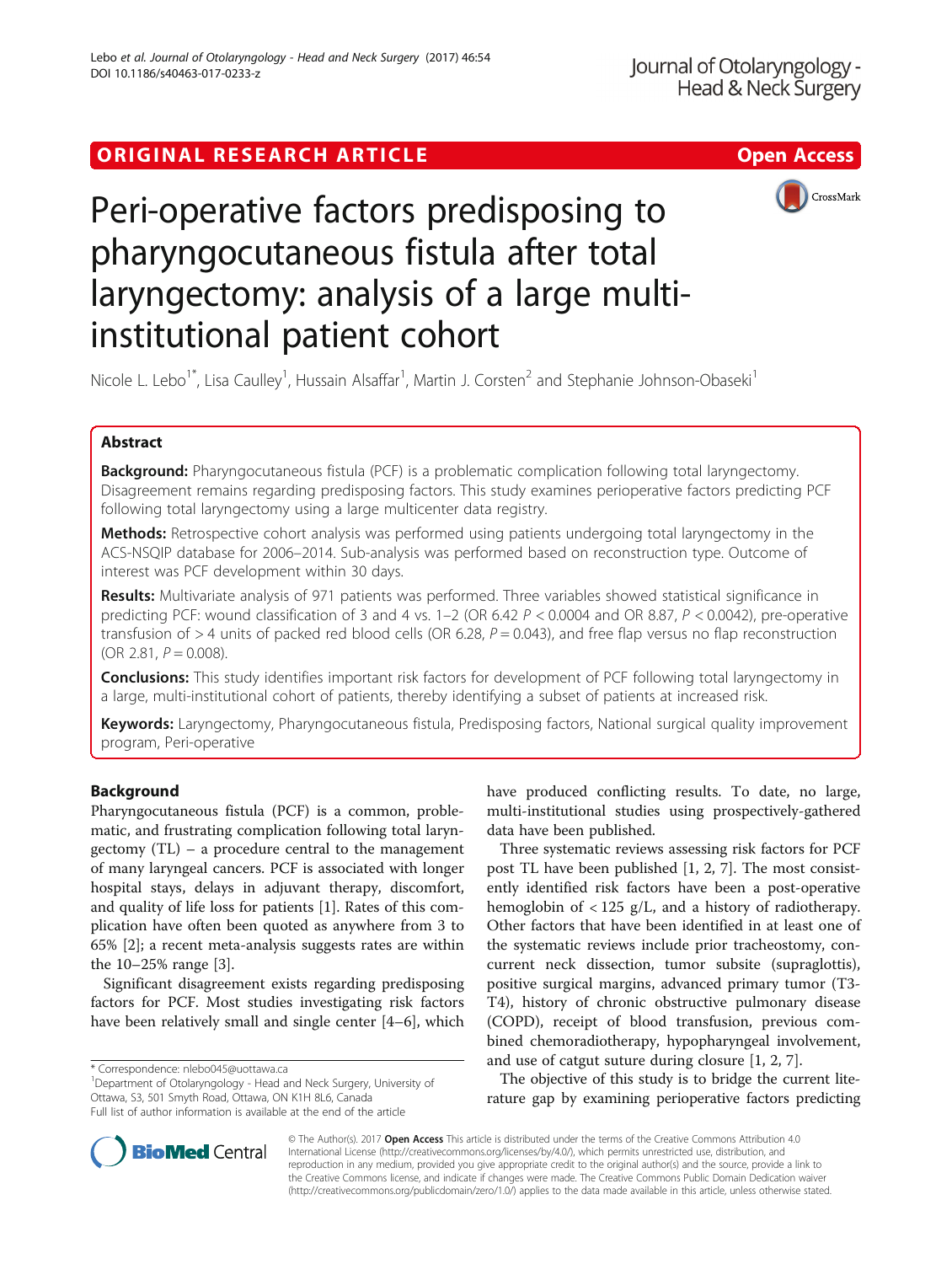PCF development following TL using data from a large, multi-institutional registry. The ultimate aim of this study is to assist in guiding operative planning and perioperative optimization for TL patients.

# Methods

# Study design

A retrospective cohort analysis was performed using data from the American College of Surgeons – National Surgical Quality Improvement Program (ACS-NSQIP) database for the years 2006 to 2014. NSQIP is a registry of prospectively-gathered demographic, comorbid, and perioperative variables collected for patients undergoing non-cardiac procedures at participating centers worldwide. The ACS-NSQIP database currently draws data from over 750 hospitals, primarily in the USA, Canada, Australia, and Middle Eastern countries [[8\]](#page-6-0). Data is collected by rigorously-trained nurse reviewers, and has been well-validated [[9\]](#page-6-0). Patients are routinely tracked for 30-days post-operatively. NSQIP data is de-identified, and available to all institutions complying with the ACS-NSQIP Data Use Agreement.

## Population

The study population of interest – patients in the NSQIP database undergoing total laryngectomy (primary or salvage) – was isolated using Current Procedural Terminology (CPT) codes. Total laryngectomy procedures were categorized by one of two CPT codes: 31,360 and 31,365 – total laryngectomy without or with radical neck dissection, respectively. Patients undergoing partial or subtotal laryngectomy, and patients undergoing total pharyngectomy with total laryngectomy were excluded from analysis (see Table 1 for summary of relevant CPT codes). Using secondary CPT codes, patients were further divided into three sub-groups based on reconstruction type: patients were classified as having undergone (1) primary closure (i.e., no flap reconstruction), (2) free flap reconstruction, or (3) regional flap reconstruction (classification algorithm summarized in Fig. [1\)](#page-2-0).

# Outcome and variables

The primary outcome of interest was development of PCF within 30-days following TL. In the absence of procedurespecific variables, the NSQIP variable "wound-breakdown" was used as a proxy for PCF, recognizing that PCF will represent the majority of these occurrences, but acknowledging that this may capture patients with superficial skin dehiscence as well. The variables analyzed for prediction of PCF were: age, gender, body mass index (BMI), perioperative comorbidities (diabetes, smoking, COPD, congestive heart failure, bleeding disorder, hypertension), functional status, pre-operative wound infection, chronic

Table 1 Relevant Current Procedural Terminology (CPT) Code

| Definitions       |                                                                                                                                                        |
|-------------------|--------------------------------------------------------------------------------------------------------------------------------------------------------|
| CPT Code          | Definition                                                                                                                                             |
| Primary procedure |                                                                                                                                                        |
| 31,360            | Laryngectomy; total, without radical neck dissection                                                                                                   |
| 31,365            | Laryngectomy; total, with radical neck dissection                                                                                                      |
| 31,367            | Laryngectomy; subtotal supraglottic, without radical<br>neck dissection                                                                                |
| 31,368            | Laryngectomy; subtotal supraglottic, with radical neck<br>dissection                                                                                   |
| 31,370            | Partial laryngectomy (hemilaryngectomy); horizontal                                                                                                    |
| 31,375            | Partial laryngectomy (hemilaryngectomy); laterovertical                                                                                                |
| 31,380            | Partial laryngectomy (hemilaryngectomy); anterovertical                                                                                                |
| 31,382            | Partial laryngectomy (hemilaryngectomy);<br>antero-latero-vertical                                                                                     |
| 31,390            | Pharyngolaryngectomy, with radical neck dissection;<br>without reconstruction                                                                          |
| 31,395            | Pharyngolaryngectomy, with radical neck dissection;<br>with reconstruction                                                                             |
| Flap procedure    |                                                                                                                                                        |
| 15,732            | Muscle, myocutaneous, or fasciocutaneous flap; head and<br>neck (eg, temporalis, masseter muscle, sternocleidomastoid,<br>levator scapulae)            |
| 15,734            | Muscle, myocutaneous, or fasciocutaneous flap; trunk                                                                                                   |
| 15,736            | Muscle, myocutaneous, or fasciocutaneous flap; upper<br>extremity                                                                                      |
| 15,740            | Flap; island pedicle requiring identification and dissection<br>of an anatomically named axial vessel                                                  |
| 15,750            | Flap; neurovascular pedicle                                                                                                                            |
| 15,756            | Free muscle or myocutaneous flap with microvascular<br>anastomosis                                                                                     |
| 15,757            | Free skin flap with microvascular anastomosis                                                                                                          |
| 15,758            | Free fascial flap with microvascular anastomosis                                                                                                       |
| Other             |                                                                                                                                                        |
| 31,611            | Construction of tracheoesophageal fistula and subsequent<br>insertion of an alaryngeal speech prosthesis (eg, voice<br>button, Blom-Singer prosthesis) |

CPT Current Procedural Terminology

steroid use, weight loss, perioperative blood transfusion, American Society of Anesthesia (ASA) classification, wound classification, concomitant tracheoesophageal puncture (TEP) insertion, and type of reconstruction (free flap, regional flap, primary closure). All variables were treated in either binary or categorical fashion (see Table [5](#page-4-0) in Results section for detailed NSQIP variable definitions). Of note, the ACS-NSQIP database defines perioperative transfusions into 3 comparison groups: pre-operative transfusion of more than 4 units of pRBCs within 48 h of the operation; intra-operative pRBCs transfused in the operating suite; and postoperative transfusion of more than 4 units of PRBCs within 72 h of the operation. Wound classification was treated as a categorical variable (that is,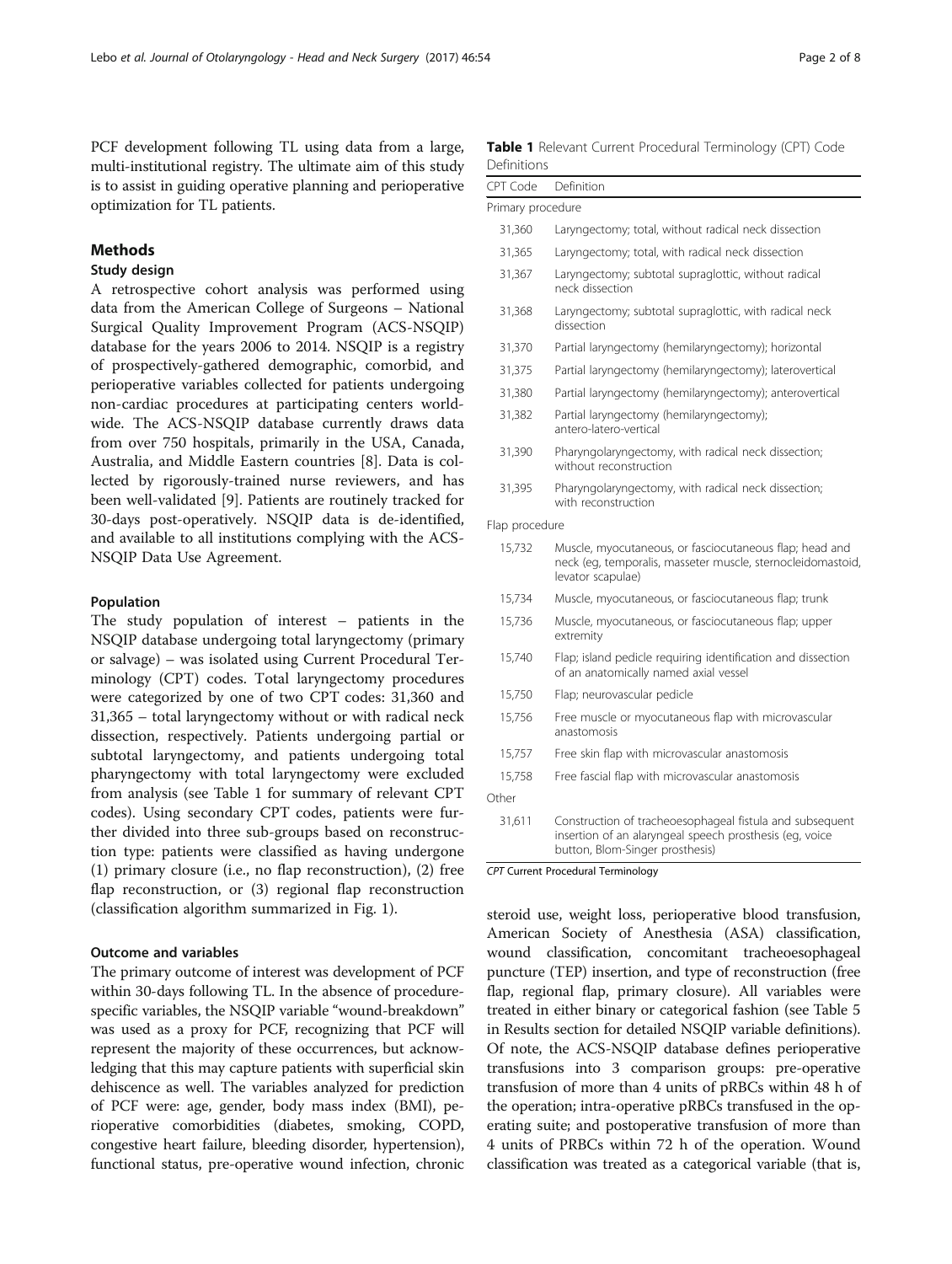<span id="page-2-0"></span>

1–2, 3 and 4) where sufficient sample size permitted. If insufficient sample size resulted in model instability, the classifications were analyzed as a binomial variable. The variables in the regression analysis were selected because they had either been identified as risk factors for PCF in previous literature, were demographically important, or were relevant to clinical judgment.

# Statistical methods

Univariate followed by multivariate logistic regression analysis assessing odds ratios for the above variables were performed for the entire cohort and within groups stratified by reconstruction type. All statistical analysis was performed using SAS 9.3 software (SAS Institute Inc., Cary, NC, USA), with significance defined as  $P < 0.05$ .

## Results

Of the 3,723,897 patients within the ACS-NSQIP database, 971 were identified to meet the study criteria of having undergone a total laryngectomy, with or without radical neck dissection. Of these patients, 607 (62.5%) were closed primarily, 147 (15.1%) were reconstructed using a free flap, and 217 (22.3%) were reconstructed using a regional flap. Patient demographics for the reconstructive groups as well as the population as a whole are detailed in Table 2. Age distribution of patients was fairly consistent between all reconstruction groups, with the mean age of all patients being 62.8 years (SD 11.4). Male-female ratio varied somewhat between groups, with the regional flap group having the highest male-

predominance (M:F 4.95:1), and the free flap group having the lowest (M:F 2.97:1).

Of the 971 total patients, 50 developed PCF, for a rate of 5.1%. Within the subgroups, rates were 3.8% (23/607) for primary closure, 9.5% (14/147) for free-flap reconstruction, and 5.5% (12/217) for regional flap reconstruction. Rates summarized in Table [3.](#page-3-0)

For the overall group (all patients), a univariate followed by multivariate analysis was performed with each of the variables listed in the methods section; the multivariate results are displayed in Table [4](#page-3-0). Three factors were identified through multivariate analysis to be statistically significant predictors of PCF development in the overall group. Wound class – contaminated and dirty (3 and 4) compared to clean/clean-contaminated

| <b>Table 2</b> Study patient demographics – overall and by |  |
|------------------------------------------------------------|--|
| reconstruction-type sub-grouping                           |  |

| recordered type sab grouping |              |             |            |               |
|------------------------------|--------------|-------------|------------|---------------|
|                              | All patients | 1° closure  | Free flap  | Regional flap |
| Ν                            | 971          | 607         | 147        | 217           |
| Gender                       |              |             |            |               |
| Male                         | 776          | 483         | 110        | 183           |
| Female                       | 195          | 124         | 37         | 37            |
| M:F ratio                    | 3.98         | 3.90        | 2.97       | 4.95          |
| Age (years)                  |              |             |            |               |
| Mean (std dev)               | 62.8 (11.4)  | 63.1 (12.0) | 61.6(10.3) | 62.8 (10.7)   |
| Maximum                      | 90           | 90          | 83         | 86            |
| Minimum                      | 20           | 20          | 37         | 31            |

Std dev standard deviation, M:F male to female ratio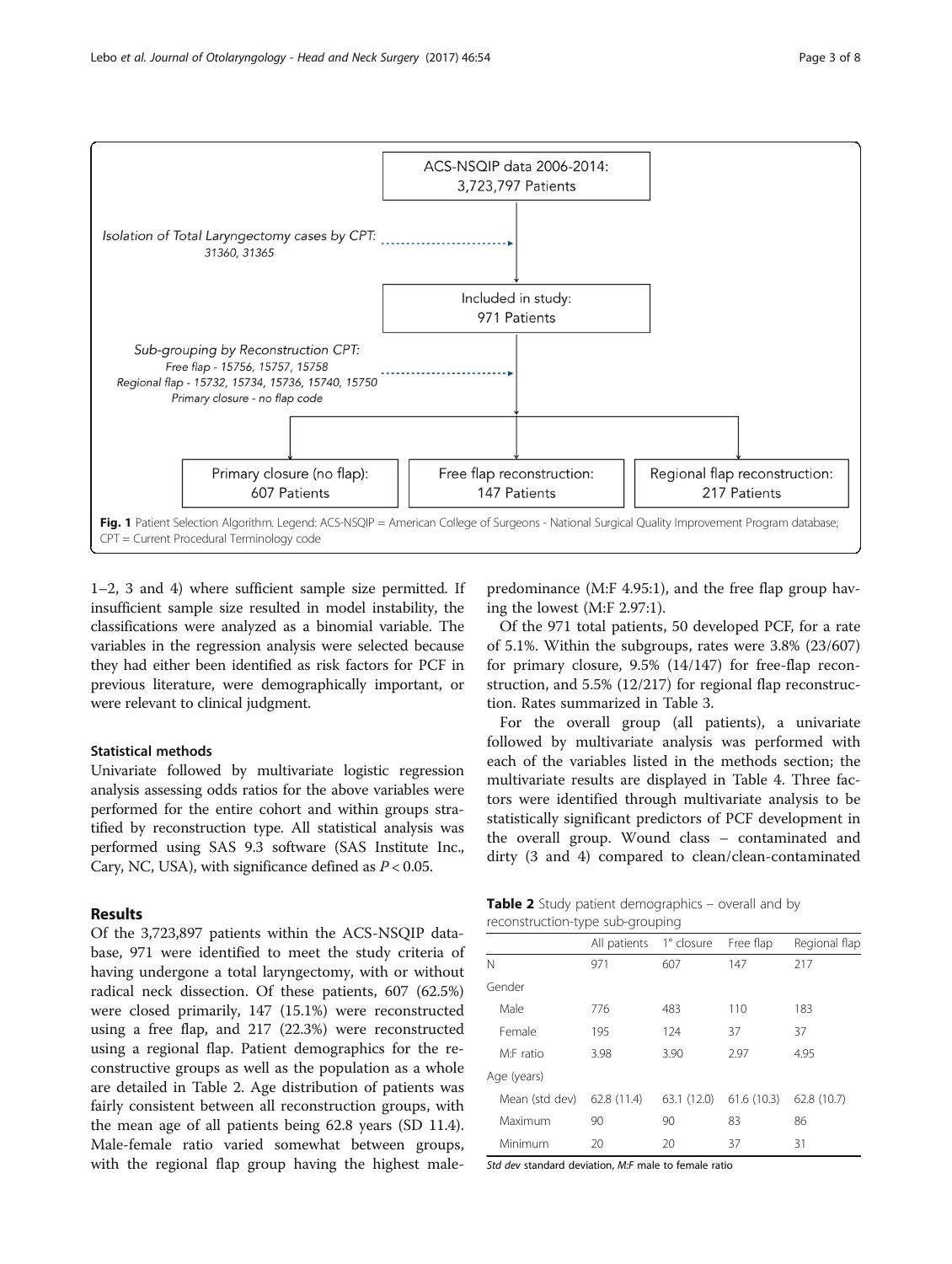<span id="page-3-0"></span>Table 3 Rate of pharyngocutaneous fistula development in all patients and by reconstruction type

| Group                  | Rate of PCF development |
|------------------------|-------------------------|
| Overall (all patients) | 5.1%                    |
| Primary closure        | 3.8%                    |
| Free flap              | 9.5%                    |
| Regional flap          | 5.5%                    |

PCF Pharyngocutaneous fistula

 $(1-2)$  – had the strongest correlation, with an odds ratio of 6.42 (95% CI 2.30–39.45,  $P = 0.0004$ ) and 8.87 (95% CI 1.99-39.45,  $P = 0.004$ ), respectively. The other factors were: transfusion of more than 4 units of packed red blood cells (PRBCs) within 72 h pre-operatively (OR 6.28, 95% CI 1.06–37.30,  $P = 0.04$ ), and reconstruction with a free flap compared to primary closure (OR 2.81, 95% CI 1.31–5.99, P = 0.008). A decreased incidence of PCF in patients undergoing regional flaps compared to those with free flaps was suggested but did not reach statistical significance (OR 0.51, 95% CI  $0.21 - 1.24$ ,  $P = 0.14$ 

For the primary closure group, univariate followed by multivariate analysis was again performed using the same variables. Only variables identified in the univariate analysis as being statistically significant  $(P < 0.05)$  were included in the multivariate analysis. The results of the multivariate analysis are displayed in Table [5](#page-4-0). One statistically significant risk factor was identified in this group: BMI  $\geq$  18.5 compared to < 18.5 (underweight) with an odds ratio of 0.28 (95% CI 0.11–0.73,  $P = 0.009$ ) – meaning a normal or greater BMI was correlated with lower PCF rates. Of note, one variable (peri/pre-op transfusion) was omitted from the analysis for the primary closure group because of low event numbers causing model instability.

For the free flap reconstruction group, univariate analysis showed no statistically significant risk factors – possibly due to insufficient numbers (only 147 patients in this group) – thus multivariate analysis was not performed. Of note, univariate analysis could not be performed on multiple variables (functional status, history of CHF, ASA class, and peri−/post-op transfusion) because of low event numbers causing model instability.

Table 4 Multivariate regression analysis of risk factors for PCF in all patients

| Variable                       | Comparison                                                                              | Odds Ratio | 95% CI         | $P$ -value |
|--------------------------------|-----------------------------------------------------------------------------------------|------------|----------------|------------|
| Age                            | Increase by 10 years                                                                    | 1.05       | $0.78 - 1.42$  | 0.75       |
| Gender                         | Male vs. female                                                                         | 0.66       | $0.32 - 1.36$  | 0.26       |
| <b>BMI</b>                     | $\geq$ 18.5 vs. < 18.5 kg/m <sup>2</sup> (underweight)                                  | 0.67       | $0.30 - 1.51$  | 0.33       |
| <b>Diabetes</b>                | Yes vs. no (Identified DM on oral agents or insulin in 30 days pre-op)                  | 1.55       | $0.64 - 3.73$  | 0.33       |
| Smoking                        | Yes vs. no (current smoker within 1 year)                                               | 1.48       | $0.76 - 2.89$  | 0.24       |
| <b>Functional Status</b>       | Dependent vs. independent (in last 30 days)                                             | 0.84       | $0.27 - 2.63$  | 0.76       |
| COPD history                   | Yes vs. no (history severe COPD)                                                        | 0.72       | $0.31 - 1.67$  | 0.44       |
| CHF history                    | Yes vs. no (within last 30 days)                                                        | 1.33       | $0.14 - 12.43$ | 0.80       |
| HTN requiring medication       | Yes vs. no                                                                              | 0.81       | $0.41 - 1.57$  | 0.52       |
| Pre-op wound infection         | Yes vs. no (open or infected wound at site at time of OR)                               | 1.83       | $0.50 - 6.71$  | 0.36       |
| Chronic steroid use            | Yes vs. no                                                                              | 2.39       | $0.80 - 7.20$  | 0.12       |
| Weight loss                    | $>$ 10% loss in 6mo pre-op vs. $<$ 10%                                                  | 0.91       | $0.40 - 2.06$  | 0.82       |
| Bleeding disorder history      | Yes vs. no identified history                                                           | 1.52       | $0.31 - 7.54$  | 0.61       |
| Pre-op transfusion             | > 4 units PRBCs vs. $\leq$ 4 (in 72 h pre-op)                                           | 6.28       | 1.06-37.30     | 0.04       |
| Wound class                    | Contaminated vs. Clean/Clean-contaminated                                               | 6.28       | 2.29-17.94     | 0.0004     |
|                                | Dirty vs. Clean/Clean-contaminated                                                      | 8.87       | 1.99-39.45     | 0.004      |
| ASA Class                      | $3-5$ vs. $1-2$                                                                         | 0.93       | $0.30 - 2.82$  | 0.89       |
| Peri-op or post-op transfusion | Yes vs. no (any transfusion of PRBC or whole blood from start<br>of OR to 72 h post-op) | 0.80       | $0.09 - 6.85$  | 0.84       |
| TEP insertion during procedure | Yes vs. no                                                                              | 1.13       | $0.51 - 2.50$  | 0.77       |
| Reconstruction type            | Free flap vs. Primary closure                                                           | 2.81       | $1.31 - 5.99$  | 0.008      |
|                                | Regional flap vs. Primary closure                                                       | 1.45       | $0.67 - 3.11$  | 0.34       |
|                                | Regional flap vs. Free flap                                                             | 0.51       | $0.21 - 1.24$  | 0.14       |

PCF Pharyngocutaneous fistula, CI confidence interval, BMI body mass index, DM diabetes mellitus, COPD chronic obstructive pulmonary disease, CHF congestive heart failure, HTN hypertension, PRBCs packed red blood cells, ASA American Society of Anesthesiologists, TEP tracheoesophageal puncture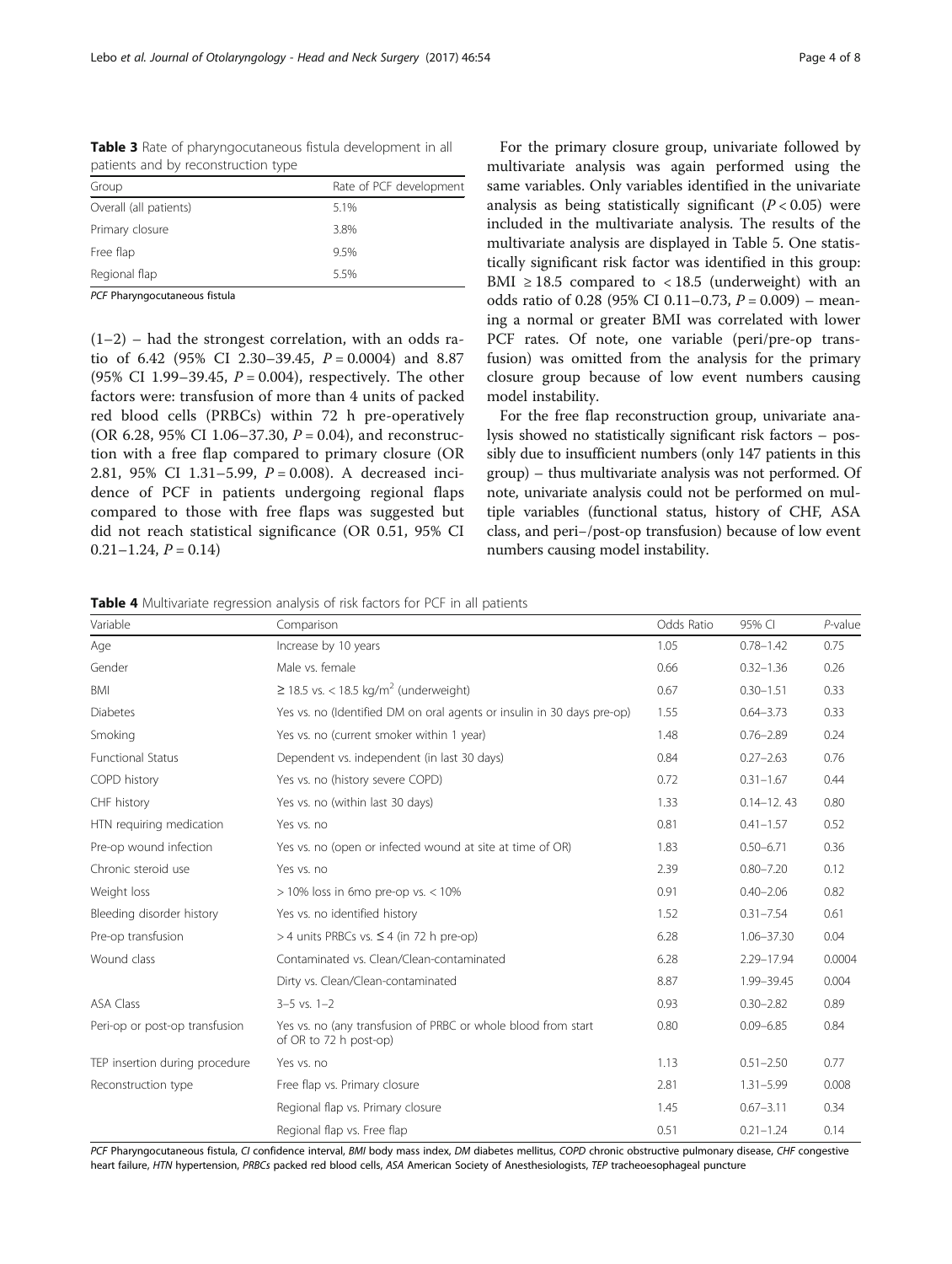| Variable               | Comparison                                             | Odds Ratio | 95% CI         | $P$ -value |
|------------------------|--------------------------------------------------------|------------|----------------|------------|
| Age                    | Increase by 10 years                                   | 0.99       | $0.68 - 1.43$  | 0.95       |
| Gender                 | Male vs. female                                        | 0.94       | $0.33 - 2.70$  | 0.91       |
| <b>BMI</b>             | $\geq$ 18.5 vs. < 18.5 kg/m <sup>2</sup> (underweight) | 0.28       | $0.11 - 0.73$  | 0.009      |
| Pre-op wound infection | Yes vs. no                                             | 5.12       | $0.88 - 29.63$ | 0.068      |
| Chronic steroid use    | Yes vs. no                                             | 3.28       | $0.89 - 12.13$ | 0.07       |
| Wound class            | Contaminated vs. Clean/Clean-contaminated              | 3.01       | $0.56 - 16.16$ | 0.20       |
|                        | Dirty vs Clean/Clean-contaminated                      | 2.50       | $0.24 - 26.38$ | 0.44       |

<span id="page-4-0"></span>Table 5 Multivariate regression analysis of risk factors for PCF in patients receiving primary closure

PCF Pharyngocutaneous fistula, CI confidence interval, BMI body mass index

For the regional flap reconstruction group, univariate analysis showed only one statistically significant risk factor: wound class – contaminated/dirty (3–4) compared to clean/clean-contaminated  $(1-2)$  – with OR 17.6 (95%) CI 4.57-67.71,  $P < 0.0001$ ). Wound class could not be analyzed as a categorical variable for this subgroup due to small sample sizes in the contaminated and dirty cohorts. Multivariate analysis was not performed. Of note, again for this group, multiple variables had to be omitted from univariate analysis because of insufficient event numbers (history of CHF, wound infection/open wound at time of operation, chronic steroid use, bleeding disorder, and pre-op transfusion).

# **Discussion**

For head and neck surgeons and patients alike, PCF is a frustrating complication following total laryngectomy. Much effort has been expended by single institutions to investigate rates and predisposing factors for PCF [[4](#page-6-0)–[6](#page-6-0)] to guide potential preventative measures and identify those at high risk for such a complication. Our goal was to fill the current literature gap using a large, prospectively-gathered, multi-institutional database to study PCF risk factors, with the goal of improving understanding, and providing higher quality evidence via access to a larger study population.

Of the 917 patients included in this study, 50 (5.1%) developed PCF. This falls within the classically quoted 3–65% range in literature [\[2\]](#page-6-0). It is, however, lower than rates identified in recent single-institution studies, which have been in the 30–35% range [\[4](#page-6-0)–[6\]](#page-6-0). Given the wide range of PCF rates identified between centers, it is particularly advantageous here to access and analyze a large database like NSQIP with rigorous and consistent data collection to help dilute what appears to be an institution/surgeon-dependent influence on PCF rate.

With respect to identified risk factors for PCF in allcomers, our analysis determined three factors to be of statistical significance. The first of these was wound class (contaminated or dirty, compared to clean or cleancontaminated). We observed an incremental increase in odds of PCF with progression from contaminated to

dirty wound classification (OR 6.42 vs 8.87, respectively), which lends further strength to this finding. Wound classification was not a factor identified in any of the three systematic reviews [[1, 2, 7](#page-6-0)] as predisposing to PCF, although it is clinically intuitive as a risk factor for wound breakdown secondary to infection. Wound infection has been identified as a risk factor in a single institution study previously [\[10\]](#page-6-0). In addition, more advanced wound class may also reflect tumor involvement of the skin causing an open wound at the time of  $OR - a$  finding consistent with advanced tumor stage. Advanced tumor stage has been identified in numerous studies as an independent risk factor for PCF development [[7,](#page-6-0) [11, 12](#page-7-0)]. In the same vein, existing tracheostomy at time of OR could also explain an advanced wound classification; prior tracheostomy has also been found in a number of studies to be a predictor of PCF [\[2, 4](#page-6-0), [13](#page-7-0)]. Surgeons should exercise extreme vigilance in monitoring these patients in the post-operative setting given their high risk status for PCF. Neither tumor stage nor prior tracheostomy were captured in the NSQIP data, thus these factors were not assessed independently in this study. Of note, preoperative wound infection was not found to be significant in the univariate regression analysis in our study. The reason for this finding is likely two-fold: 1) small sample size, and 2) surgeon selection bias. In our study, only 30 of 971 patients were identified with wound infection. As such, it is possible that the parameter did not reach significance in our regression model due to lack of statistical power in the cohort analysis. In addition, there is likely a component of surgeon selection bias as these patients would be treated preoperatively and only few patients would present to the OR with active wound infection. Future studies with larger sample sizes would be necessary to offer greater sensitivity for this particular covariate.

The second risk factor for PCF identified in the overall group was transfusion of more than 4 units of PRBCs within 72 h pre-operatively. This is consistent with systematic review findings that transfusion and anemia (HGB < 125 g/L) are significant risk factors [[1, 2](#page-6-0), [7](#page-6-0)]. Of note, while pre-operative transfusion was correlated with PCF in our study, peri- and post-operative transfusion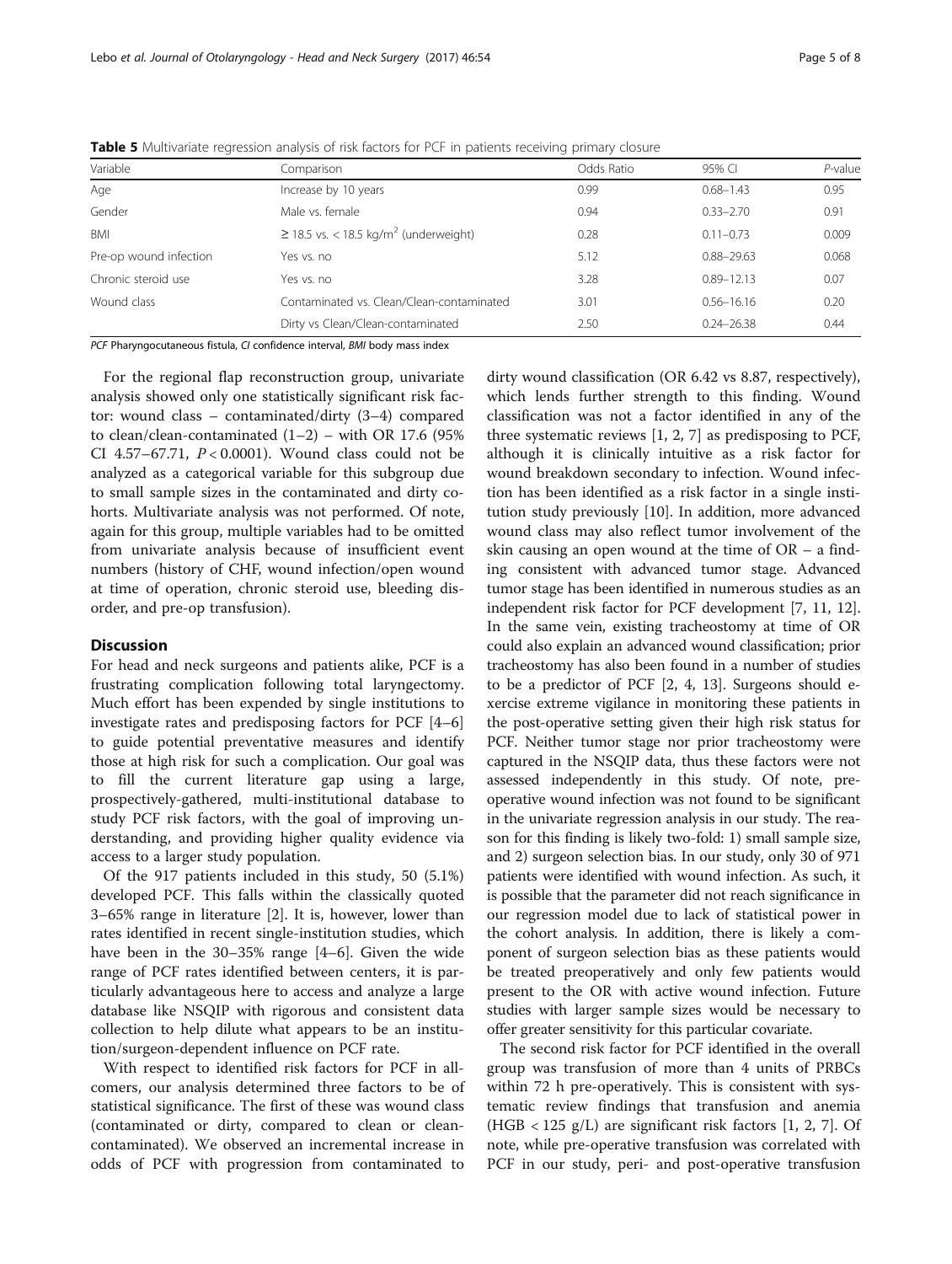were not found to be significantly so. This likely reflects different indication for transfusion in these two time periods; pre-operative transfusion is likely triggered by pre-operative anemia, which often reflects chronic disease and poor nutritional status, which are established risks for poor wound healing [[14\]](#page-7-0). Peri- and postoperative transfusions, on the other hand, are likely triggered by intraoperative blood loss, which is unlikely to be related to the patient's nutritional status. These findings would emphasize the need for pre-operative management of nutritional and immune status in surgical patients. With optimization of surgical patients and close post-operative monitoring, it is possible that the rates of post-operative complications due to this subset of patients may decline.

The third factor identified in our total population was reconstruction with a free flap compared to primary closure. This is an interesting finding given previous literature suggesting that use of free flaps is protective against wound breakdown compared to wounds closed primarily [\[3, 4,](#page-6-0) [15\]](#page-7-0). We suspect this aberrant finding is secondary to confounding effects of a disproportionate number of patients undergoing free flap closure having had previous radiation compared to the primary closure group, since a history of local radiation is often the indication for free-tissue transfer. Previous radiotherapy has been fairly consistently identified as a risk factor for PCF in the literature [\[1, 2](#page-6-0), [7](#page-6-0), [16](#page-7-0)], however, radiation exposure is not well captured in the NSQIP database, and thus this factor could not be controlled for (NSQIP only records radiation therapy received within 30 days prior to operation; salvage laryngectomy usually occurs more than 30 days after primary radiotherapy). These findings should prompt further consideration of primary closure of the neopharynx where surgically feasible in total laryngectomies. Further studies are needed to better determine the risk of wound breakdown in previously radiated patients. Regardless, surgical patients who do require free flap reconstruction should be closely monitored for signs of PCF in the post-operative setting.

We then divided our analysis of factors predicting PCF by reconstruction-type: primary closure, regional flap closure and free tissue transfer (free flap). This particular stratified analysis was performed to control for selection bias introduced by surgeon choice in reconstruction-type. Beginning with the primary closure group, multivariate analysis identified being underweight (BMI < 18.5) at time of OR was identified as an effect modifier for PCF in this subgroup of patients. Interestingly, BMI is a unique risk factor not identified in the overall group. The correlation of low BMI with increased rates of PCF is consistent with the finding of several studies that have identified preoperative albumin (as a proxy for pre-operative nutritional status) as a risk factor for PCF [[17](#page-7-0)–[19](#page-7-0)]. This is also

consistent with our earlier discussion supposing preoperative anemia predisposes to PCF because it reflects poor pre-operative nutritional status. These findings would again support the need for pre-operative optimization of nutritional and immune status and vigilant monitoring in the post-operative setting for patients with these identified risk factors. Of note, the PCF rate for the primary closure group was quite low, at 3.8%. This may be the result of bias towards primary laryngectomy instead of salvage laryngectomy in this group, as a primary (i.e., non-radiated) field is more amenable to primary closure. Accordingly, similar to the comparison between closure types, incomplete capture of previous radiation may be influencing these results as well. Multivariate analysis could not be performed for the other two subgroups. In the regional flap group, only one statistically significant risk factor was identified with univariate analysis: wound class – contaminated/dirty (3–4) compared to clean/ clean-contaminated (1–2). Low numbers precluded us from performing a multivariate analysis in this group. Similarly, in the free flap group, multivariate analysis could not be performed.

While NSQIP is a useful tool due to its size and multiinstitutional nature that allows for generalizability for results, there are limitations in its use, as there are with all databases. The key limitations of this study are: (1) confounding effects from variables not captured by NSQIP, (2) low event numbers once patients divided into subgroups, (3) selection bias from surgeon selection of reconstruction type, and (4) information bias from reliance on retrospective data. With respect to the first limitation – NSQIP is a general surgical database, thus data is not captured with laryngectomy and its complications specifically in mind. As we are accessing the data retrospectively, we are limited to what is currently available in the database, which unfortunately does not capture a number of variables that are suspected to influence laryngectomy outcomes, such as: previous tracheostomy, previous radiotherapy or chemotherapy (beyond 30 days pre-operatively), tumor staging, tumor subsite, and surgical margins. Accordingly, these variables could not be controlled for in our analysis and further studies are needed to establish the impact of these variables in the rates of PCF development. As such, the risk factors that we identified in our study may not be an exhaustive list of potential predictors of post-operative PCF. With respect to the second limitation – despite the size of the NSQIP database, once divided into groups for further analysis based on reconstruction type, low event numbers within the groups limit meaningful analysis. Particularly in the free flap and regional flap groups, where either one or no variables were identified as statistically significant risk factors on univariate analysis, risk of type II error was clearly higher than in the overall group.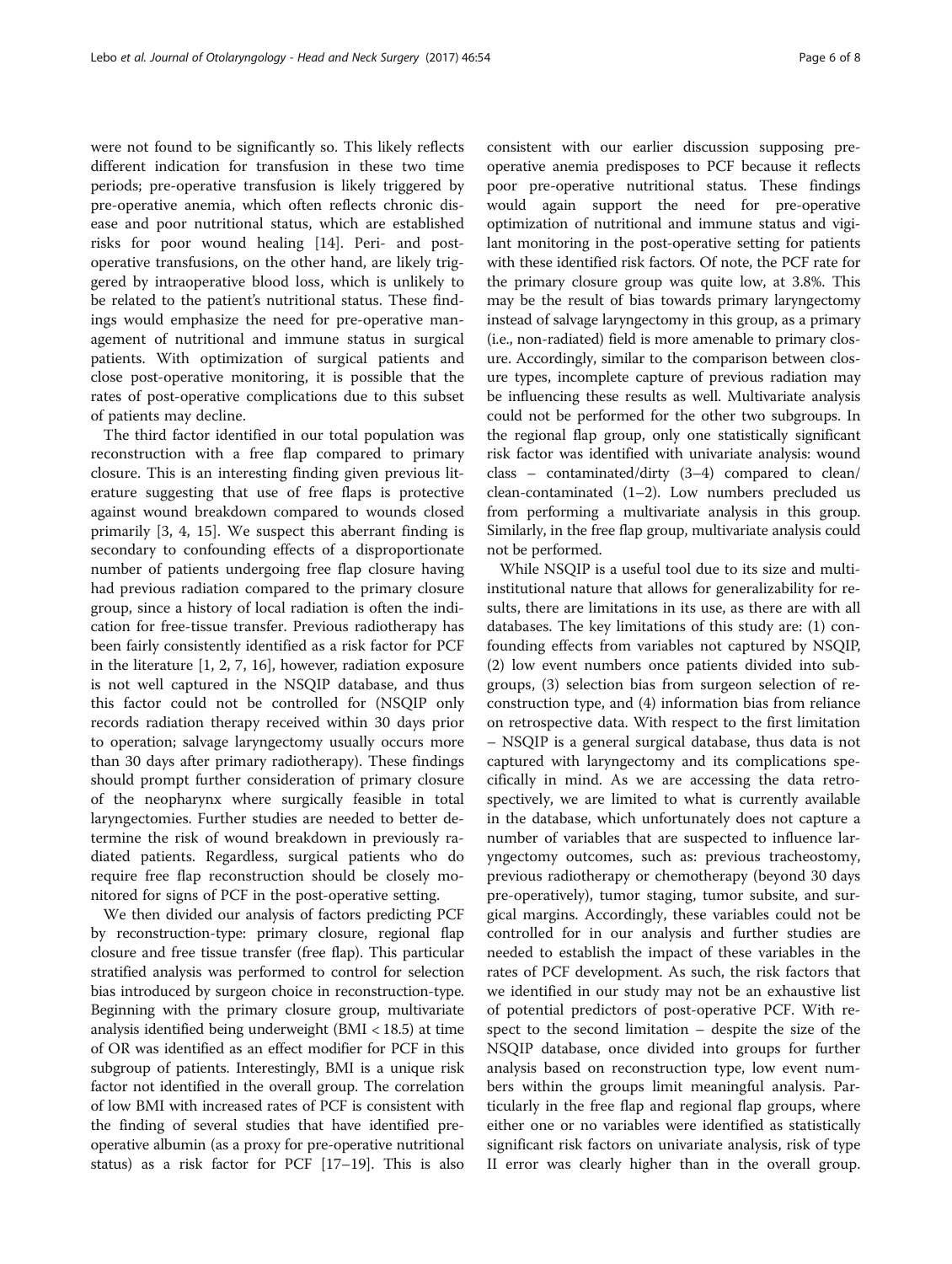<span id="page-6-0"></span>Only within the primary closure group, with 607 patients, were we able to perform a meaningful multivariate analysis.

An important limitation to recognize in this particular study is the bias introduced by the use of "wound-breakdown" as a proxy for PCF, in the absence of targeted documentation of PCF occurrence. As previously discussed, PCF will represent the majority of these "woundbreakdowns" and thus is a reasonable parameter to measure for this research question. However, there is a risk of positive bias due to the fact that our measured rate may represent an overestimate of PCF rate amongst our population. One would expect patients with only superficial incisional dehiscence to be included in this catchment, thereby artificially inflating the measured rate. As well, this parameter has the potential to introduce negative bias if the measured rate underestimates the risk of PCF due to misclassification of PCF by surgeons or data entry technicians. However, the rate of PCF was found to be 5.1%, which falls within the classically quoted 3–65% range in literature [2]. This allowed for reassurance that this parameter was still able to represent the outcome of interest with measured accuracy.

Despite these limitations, our study does derive strength from the high quality of the NSQIP database, which draws information from hundreds of centers to provide large samples sizes, has rigorous data collection methods with trained data collectors, and is prospectively gathered. In addition, the fact that the database draws from many centers worldwide improves the generalizability of our results.

## Conclusion

In summary, this is the largest multi-center study evaluating the risk factors for PCF using prospectivelygathered data to date. Identified statistically significant risk factors of PCF for all-comers were: wound class, pre-operative transfusion, and free-flap reconstruction compared to primary closure. These factors should prompt surgeons to consider close monitoring in the post-operative setting for PCF, given the higher risk in these selected patients. As the NSQIP data set continues to evolve, particularly to include more patients and procedure-targeted data, more in-depth and nuanced analysis will become possible.

#### Abbreviations

ACS-NSQIP: American college of surgeons national surgical quality improvement program; ASA: American society of anaesthesia; BMI: Body mass index; CHF: Congestive heart failure; CI: Confidence interval; COPD: Chronic obstructive pulmonary disease; CPT: Current procedural terminology; DM: Diabetes mellitus; HGB: Hemoglobin; HTN: Hypertension; PCF: Pharyngocutaneous fistula; PRBCs: Packed red blood cells; TEP: Tracheoesophageal puncture; TL: Total laryngectomy

#### Acknowledgements

None.

## Funding

No funding to declare.

#### Availability of data and materials

The datasets used and/or analysed during the current study are available from the corresponding author on reasonable request.

#### Authors' contributions

NLL was involved in study design, data interpretation, and was the primary contributor to the manuscript. LC was involved in data analysis and interpretation, as well as drafting of the manuscript. HA was involved in study design, data interpretation, and drafting of the manuscript. MJC was involved in study design and drafting of the manuscript. SJO was involved in study design, data interpretation, and drafting of the manuscript. All authors read and approved the final manuscript.

#### Ethics approval and consent to participate

Study performed using de-identified database, thus not applicable.

#### Consent for publication

Not applicable.

#### Competing interests

The authors declare that they have no competing interests.

#### Publisher's Note

Springer Nature remains neutral with regard to jurisdictional claims in published maps and institutional affiliations.

#### Author details

<sup>1</sup>Department of Otolaryngology - Head and Neck Surgery, University of Ottawa, S3, 501 Smyth Road, Ottawa, ON K1H 8L6, Canada. <sup>2</sup> Department of Otolaryngology, Aurora Health Care, Aurora St. Luke's Hospital, Milwaukee, WI, USA.

## Received: 13 March 2017 Accepted: 14 August 2017 Published online: 23 August 2017

#### References

- 1. Liang J, Li Z, Li S, Fang F, Zhao Y, Li Y. Pharyngocutaneous fistula after total laryngectomy : a systematic review and meta-analysis of risk factors. Auris Nasus Larynx. 2015;42(5):353–9.
- 2. Paydarfar JA, Birkmeyer NJ, Complications in head and neck surgery. Arch Otolaryngol Head Neck Surg. 2015;132:67–72.
- 3. Sayles M, Grant DG. Preventing Pharyngo-Cutaneous fistula in Total Laryngectomy : a systematic review and meta-analysis. Laryngoscope. 2014; 124(May):1150–63.
- 4. Benson EM, Hirata RM, Thompson CB, et al. Pharyngocutaneous fistula after total laryngectomy: a single-institution experience, 2001-2012. Am J Otolaryngol Head Neck Med Surg. 2015;36(1):24–31.
- 5. Cavalot AL, Gervasio CF, Nazionale G, et al. Pharyngocutaneous fistula as a complication of total laryngectomy: review of the literature and analysis of case records. Otolaryngol Head Neck Surg. 2000;123(5):587–92.
- 6. Mäkitie AA, Niemensivu R, Hero M, et al. Pharyngocutaneous fistula following total laryngectomy: a single institution's 10-year experience. Eur Arch Otorhinolaryngol. 2006;263(12):1127–30.
- 7. Dedivitis A, Aires FT, Cernea CR, Brand LG. Pharyngocutaneous fistula after total laryngectomy : systematic review of risk factors. Head Neck. 2015:1691–7.
- 8. American College of Surgeons. ACS National Surgical Quality Improvement Program® (ACS NSQIP®).<https://www.facs.org/quality-programs/acs-nsqip> (2016). Accessed October 1, 2016.
- 9. Khuri SF, Daley J, Henderson W, et al. The Department of Veterans Affairs' NSQIP: the first national, validated, outcome-based, risk-adjusted, and peercontrolled program for the measurement and enhancement of the quality of surgical care. National VA surgical quality improvement program. Ann Surg. 1998;228(4):491–507.
- 10. Markou KD, Vlachtsis KC, Nikolaou AC, Petridis DG, Kouloulas AI, Daniilidis IC. Incidence and predisposing factors of pharyngocutaneous fistula formation after total laryngectomy. Is there a relationship with tumor recurrence? Eur Arch Otorhinolaryngol. 2004;261(2):61–7.